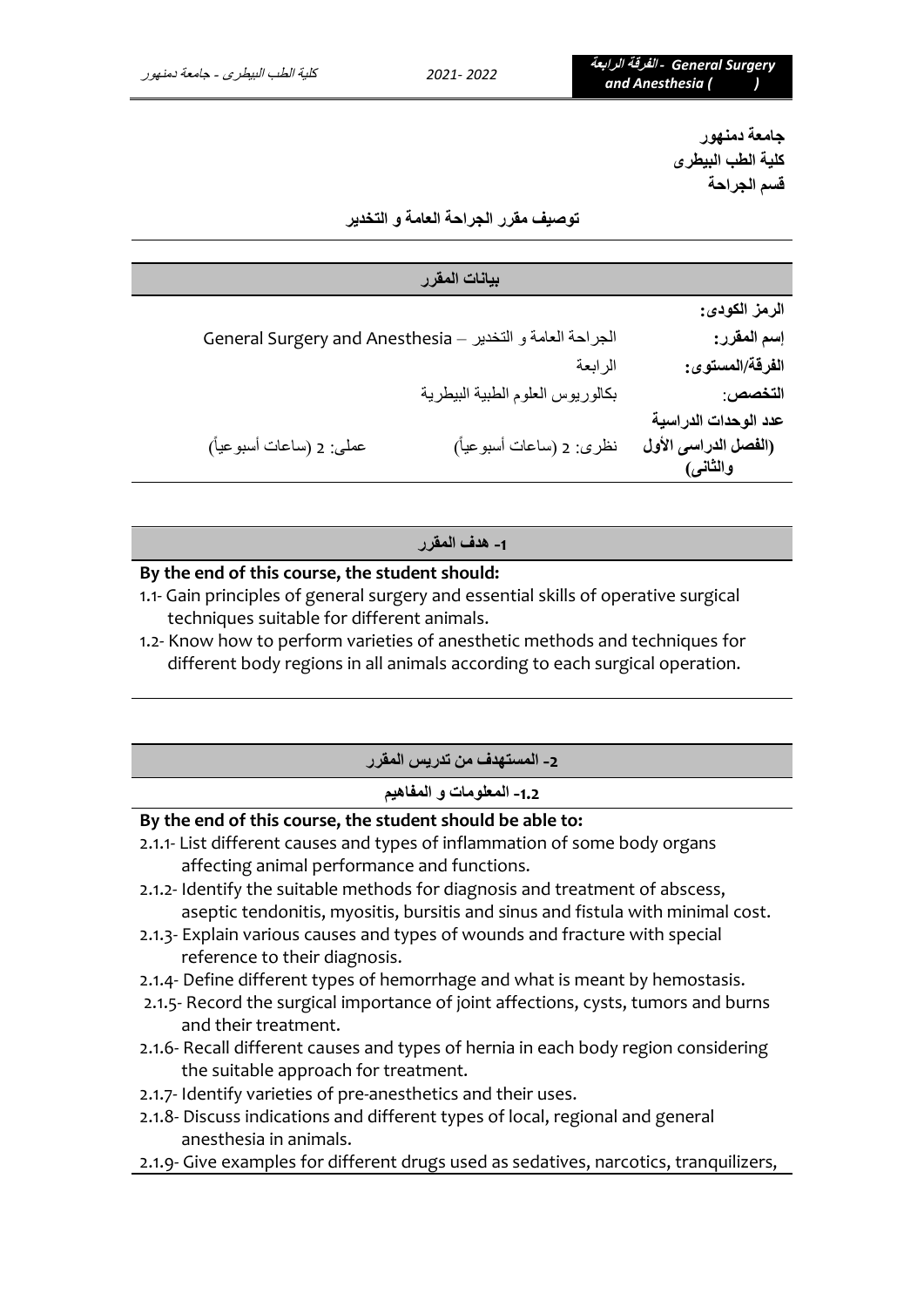local analgesics and general anesthetics.

# **-2.2 المهارات الذهنية**

### **By the end of this course, the student should be able to:**

- 2.2.1- Differentiate clinically between different types of inflammation to reach accurate diagnosis.
- 2.2.2- Select the suitable methods of hemostasis according to each region and animal.
- 2.2.3- Determine the suitable surgical treatment for abscess, hernia, wounds, joint, cyst, tumors, burns and fracture in relation to animal condition and environment.
- 2.2.4- Arrange steps of a surgical operation to perform a good surgical approach.
- 2.2.5- Combine the anesthetic efficacy of pre anesthetics with animal species and general anesthetic to ensure smooth general anesthesia.
- 2.2.6- Specify the local, regional or general anesthetic technique for each operation in different animals to obtain good effects.
- 2.2.7- Judge the degree of successfulness of an operation before, during and immediately after surgery.

# **-3.2 المهارات المهنية الخاصة بالمقرر**

## **By the end of this course, the student should be able to:**

- 2.3.1- Handle different surgical instruments perfectly inside operating room.
- 2.3.2- Manipulate tissues gently without damage.
- 2.3.3- Employ hemostasis with suitable method as quickly as possible.
- 2.3.4- Operate surgical procedures for recent and old wounds, hernias and fracture repair to ensure successful healing.
- 2.3.5- Calculate the suitable dose of anesthetic agent for each operation.
- 2.3.6- Apply different types of local, epidural and perineural analgesia and general anesthesia in each animal species.
- 2.3.7- Examine animals before and after induction and recovery from anesthesia.
- 2.3.8- Use suitable nerve blockage for different body regions.
- 2.3.9- Test the effects of anesthesia before conduction of operation.

### **-4.2 المهارات العامة**

## **By the end of this course, the student should be able to:**

- 2.4.1- Work in a team.
- 2.4.2- Search the web to retrieve information and build up a review.
- 2.4.3- Deal ethically with animal owners and stakeholders.
- 2.4.4- Communicate with professional groups.
- 2.4.5- Write professional drug prescription.

### **3– محتوى المقرر**

### **الفصل الدراسى األول**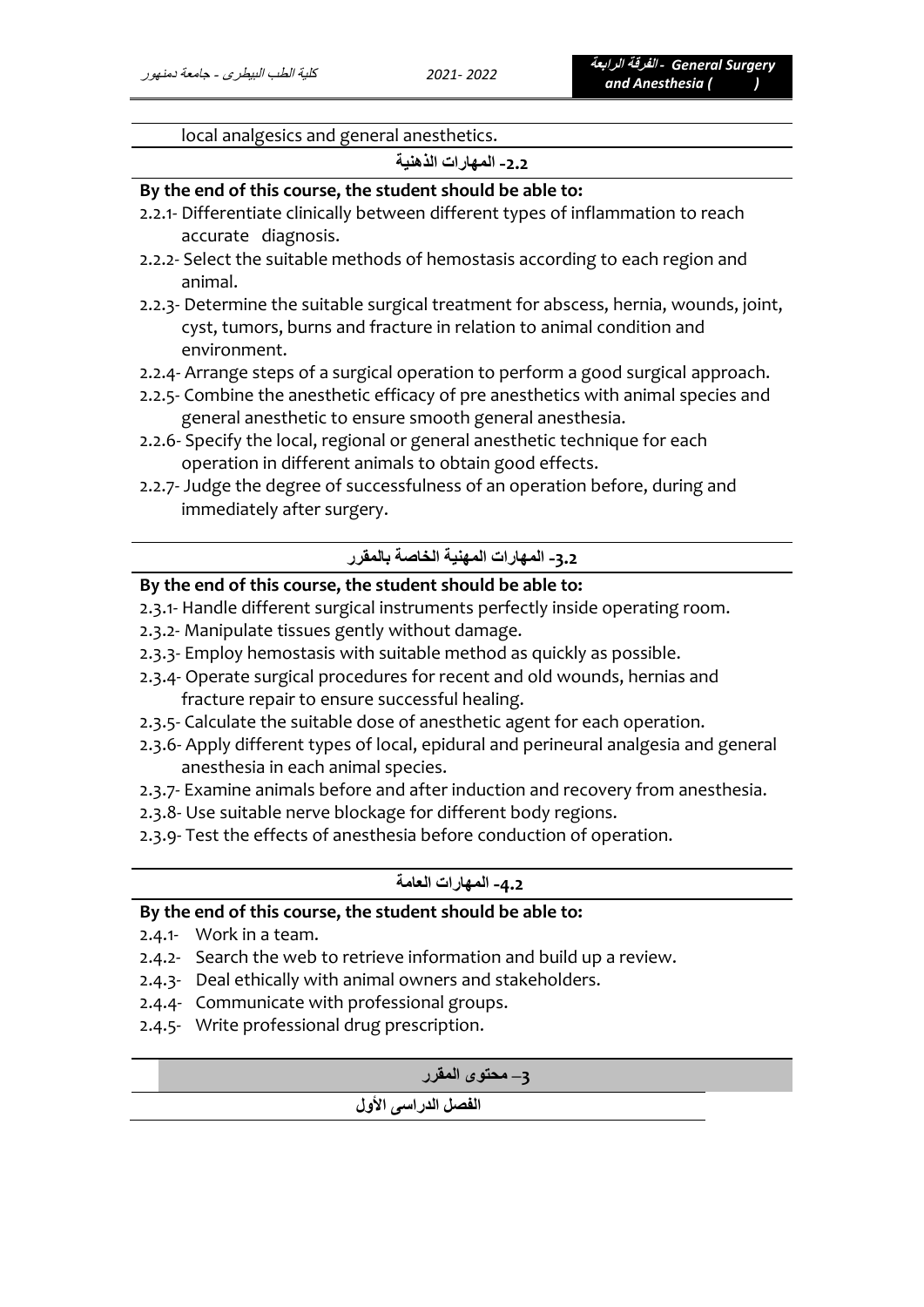|                                                      | No. of<br>hours | ectures        | Practical                |                            |
|------------------------------------------------------|-----------------|----------------|--------------------------|----------------------------|
| <b>Topic</b>                                         |                 |                |                          |                            |
| <b>General Surgery</b>                               |                 |                |                          |                            |
| - Course specification                               | 1               | $\mathbf{1}$   |                          |                            |
| - Introduction to surgery                            | 1               | $\mathbf{1}$   |                          | 1.1                        |
| - Inflammation                                       | $\overline{2}$  | $\overline{2}$ |                          | $2.1.1 - 2.2.1$            |
| - Abscess                                            | $\overline{2}$  | $\overline{2}$ |                          | $2.1.2 - 2.2.3$            |
| - Aseptic myositis                                   | 1               | $\mathbf{1}$   |                          | 2.1.2                      |
| - Aseptic tendonitis                                 | 1               | 1              |                          | 2.1.2                      |
| - Hemorrhage and homeostasis                         | $\overline{2}$  | $\overline{2}$ |                          | $2.1.4 - 2.2.2 -$<br>2.3.3 |
| - Bursae and bursitis                                | $\mathbf{1}$    | $\mathbf{1}$   |                          | 2.1.2                      |
| - Sinus and fistula                                  | 1               | 1              |                          | 2.1.2                      |
| - Wounds and its complications                       | 5               | 5              |                          | $2.1.3 - 2.2.3 -$<br>2.3.4 |
| - Fractures                                          | $\overline{4}$  | 4              |                          | $2.1.3 - 2.2.3 -$<br>2.3.4 |
| - Joint affections                                   | $\overline{2}$  | $\overline{2}$ |                          | $2.1.5 - 2.2.3$            |
| - Cysts                                              | 1               | $\mathbf{1}$   |                          | $2.1.5 - 2.2.3$            |
| - Tumors                                             | 1               | $\mathbf{1}$   | $\overline{\phantom{0}}$ | $2.1.5 - 2.2.3$            |
| - Burns                                              | 1               | $\mathbf{1}$   | $\overline{\phantom{0}}$ | $2.1.5 - 2.2.3$            |
| - Hernia                                             | 4               | 4              | -                        | $2.1.6 - 2.2.3 -$          |
|                                                      |                 |                |                          | 2.3.4                      |
| - Surgical approach<br>(aims<br>and<br>requirements) | $\overline{2}$  |                | $\overline{2}$           | 2.2.7                      |
| - Pre-operative techniques:                          |                 |                |                          |                            |
| - Preparation of animal and seat<br>of operation     | $\overline{4}$  |                | 4                        | $2.3.2 - 2.3.7$            |
| Preparation of operating room                        | $\overline{2}$  |                | 2                        | 2.3.1                      |
| - Sterilization and preparation of<br>instruments    | $\overline{4}$  |                | 4                        | 2.3.1                      |
| - Handling of surgical instruments                   | $\overline{2}$  |                | 2                        | 2.3.1                      |
| - Classification and uses of the<br>instruments      | $\overline{2}$  |                | $\overline{2}$           | 2.3.1                      |
| - Preparation of the surgeons and<br>assistants      | $\overline{2}$  |                | 2                        | 2.3.4                      |
| - Tissue suturing:                                   |                 |                |                          |                            |
| - Classifying suture materials                       | 4               |                | 4                        | 2.3.2                      |
| - Application of suture patterns                     | 8               |                | 8                        | 2.3.2                      |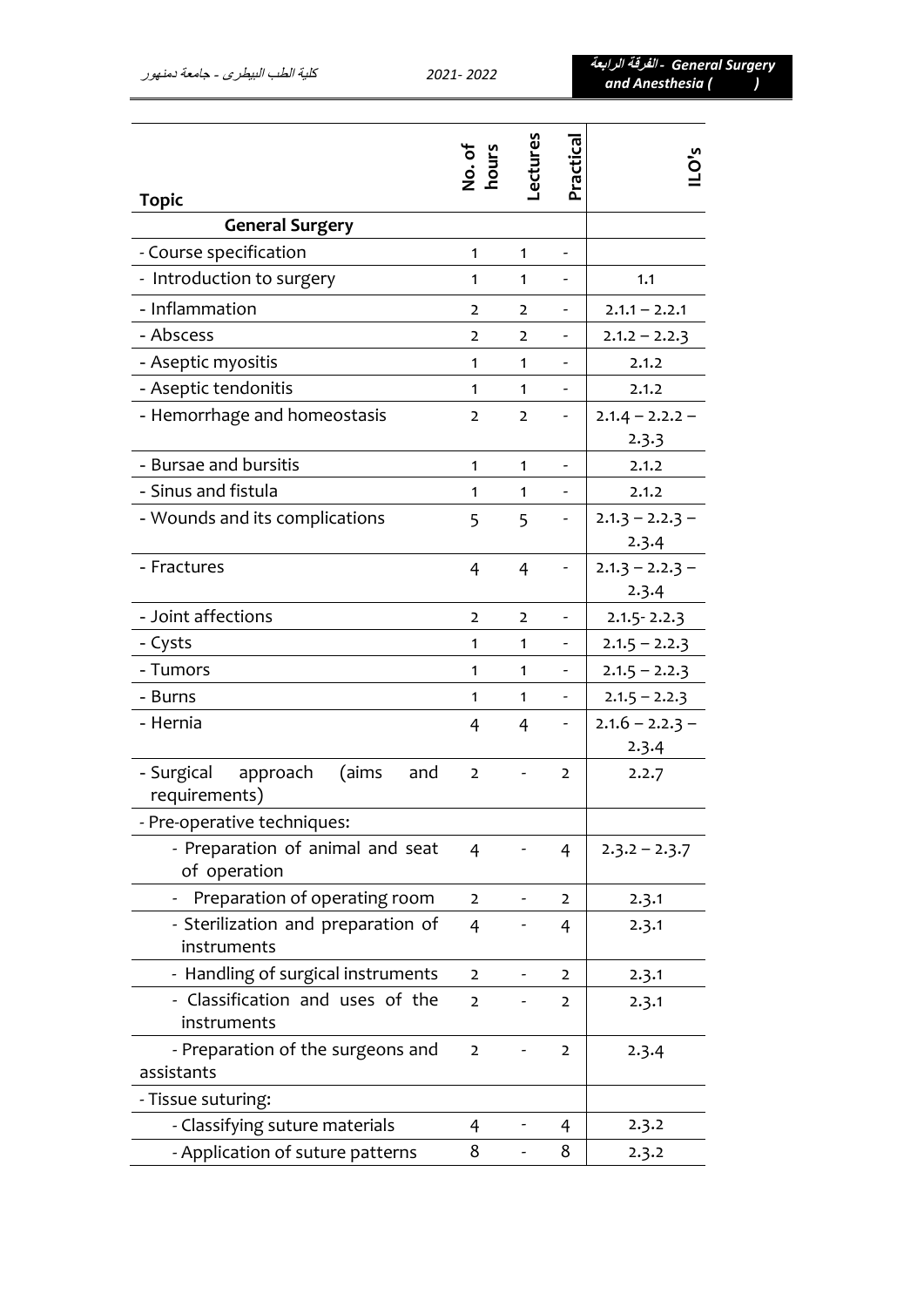*Surgery General -* **الفرقة الرابعة***and Anesthesia ( )*

| - Student activities                                      | $2.4.1 - 2.4.2 -$<br>$24.3 - 2.4.4 -$<br>2.4.5 |                         |                          |                                      |
|-----------------------------------------------------------|------------------------------------------------|-------------------------|--------------------------|--------------------------------------|
| Anesthesia                                                |                                                |                         |                          |                                      |
| - Introduction and history of<br>anesthesiology           | $\overline{2}$                                 | $\overline{2}$          |                          | 1.2                                  |
| - Pre-anesthetic medication<br>(types)<br>and uses)       | $\mathbf{1}$                                   | $\mathbf{1}$            |                          | $2.1.7 - 2.2.5$                      |
| - Tranquilizers                                           | $\overline{2}$                                 | $\overline{2}$          | $\overline{a}$           | 2.1.9                                |
| - Narcotics and Barbiturates                              | $\overline{2}$                                 | $\overline{2}$          |                          | 2.1.9                                |
| - Sedatives and hypnotics                                 | $\overline{2}$                                 | $\overline{2}$          | $\overline{\phantom{0}}$ | 2.1.9                                |
| - Local analgesia                                         | $\overline{\mathbf{3}}$                        | $\overline{\mathbf{3}}$ |                          | $2.1.8 - 2.1.9$ –<br>$2.2.6 - 2.3.6$ |
| - Regional anesthesia (advantages<br>and types)           | $\overline{2}$                                 | $\overline{2}$          |                          | 2.1.8                                |
| - Epidural analgesia                                      | 4                                              | 4                       |                          | 2.2.6                                |
| - Paravertebral analgesia                                 | $\overline{2}$                                 | $\overline{2}$          |                          | $2.2.6 - 2.3.6$                      |
| - Nerve block                                             | 4                                              | 4                       |                          | 2.3.6                                |
| - General anesthesia<br>(history)<br>and<br>types)        | $\overline{2}$                                 | $\overline{2}$          |                          | $2.2.4 - 2.2.5$                      |
| - Intravenous general anesthesia                          | $\overline{2}$                                 | $\overline{2}$          | $\blacksquare$           | $2.1.8 - 2.3.6 -$<br>2.3.9           |
| - Inhalation general anesthesia and its<br>Complications. |                                                | $\overline{2}$          |                          | $2.1.8 - 2.3.6 -$<br>2.3.9           |
| - Types and seats of injections in<br>different animals   |                                                |                         | 4                        | 2.3.8                                |
| - Application of local analgesia                          |                                                | $\frac{1}{2}$           | 6                        | 2.3.6                                |
| - Application of posterior epidural<br>analgesia          | 2                                              |                         | 2                        | 2.3.6                                |
| - Practice of dorsolumber segmental<br>epidural analgesia |                                                |                         | 2                        | 2.3.6                                |
| - Practice of anterior epidural<br>analgesia              |                                                | -                       | $\overline{2}$           | 2.3.6                                |
| - Practice of paravertebral analgesia                     | $\overline{2}$                                 |                         | $\overline{2}$           | 2.3.6                                |
| - Application of nerve blockage of the<br>head            | $\overline{4}$                                 |                         | 4                        | 2.3.8                                |
| - Application of nerve blockage of the<br>limbs           | $\overline{4}$                                 |                         | 4                        | 2.3.8                                |
| - Practice of general anesthesia in<br>dogs               | $\overline{4}$                                 |                         | 4                        | 2.2.7                                |
| - Student activities                                      |                                                |                         |                          | $2.4.1 - 2.4.2 -$                    |
|                                                           |                                                |                         |                          | $24.3 - 2.4.4 -$                     |
|                                                           |                                                |                         |                          | 2.4.5                                |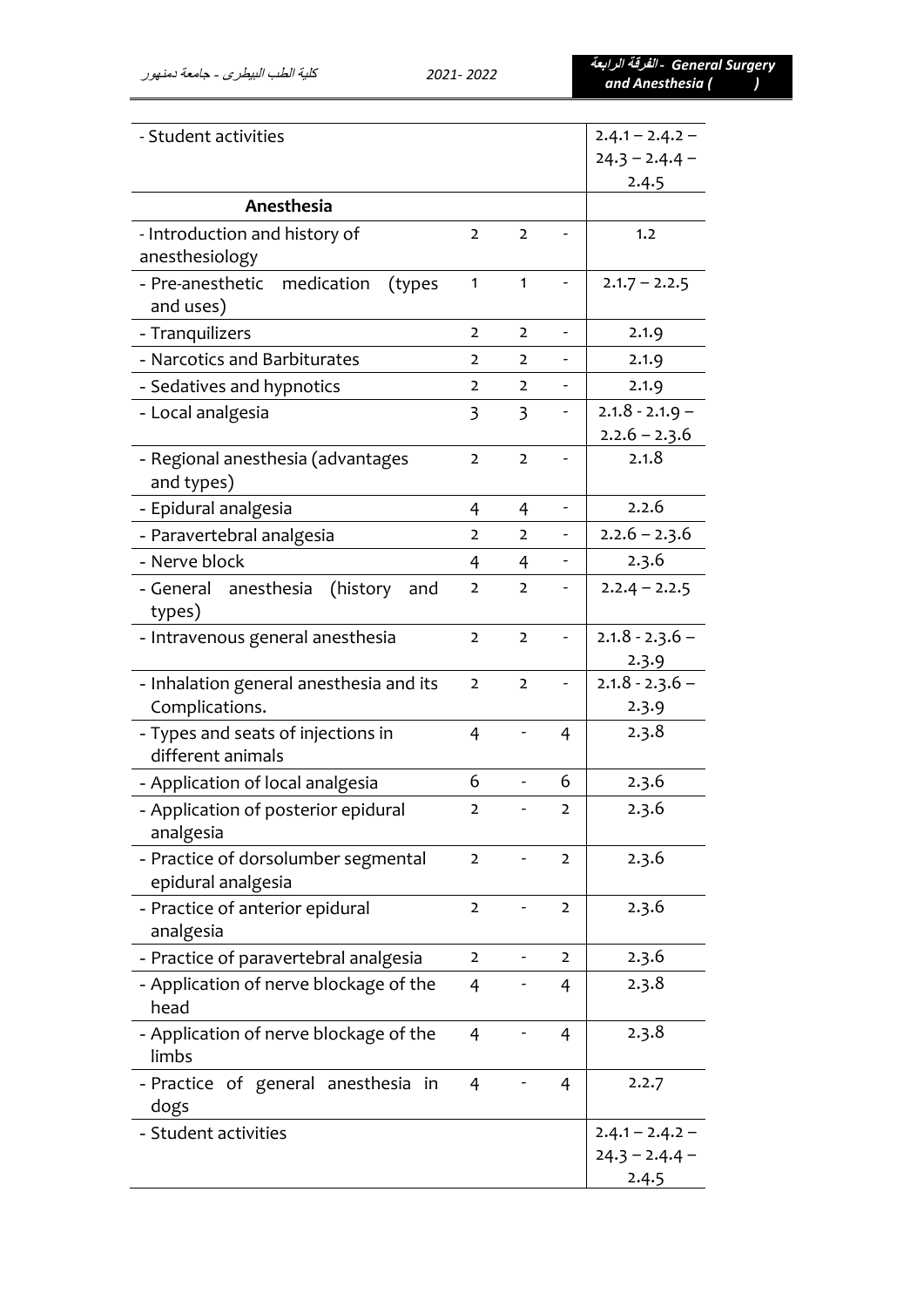**Total 120 60 60**

## **-4 أساليب التعليم و التعلم**

\* الجزء النظرى ويتم من خالل:

- محاضرات نظرية مطوره تعتمد على المناقشه لضمان التفاعل بين المعلم والمتعلم
	- استخدام الوسائط المتعدده )CDs Video )المتاحه بالمركز التعليمى بالكليه - استخدام الوسائل المساعده مثل الداتا شو
		- \* الدروس العمليه وذلك من خالل:
		- استخدام حيوانات تجريبيه الجراء تجارب التخدير واألشعه
		- استخدام الوسائل المساعده مثل الكاميرالرقميه وشاشات العرض
			- زيارات ميدانية للقري والمزارع )تدريب ميدانى(
				- قوافل عالجيه
				- تدريب صيفى بالوحدات البيطريه
				- \* األنشطه الطالبيه :
- مثل التعلم الذاتى حيث يقوم الطالب بجمع ماده علميه فى بعض الموضوعات ذاتيا من شبكة اإلنترنت و المكتبة وعمل بحوث قصيره وعرضها من خالل حلقات نقاش
	- تصميم اللوحات االرشاديه )Posters)

**-5 أساليب التعليم و التعلم ل ذوى القدرات المحدودة** 

- عمل مراجعات لبعض الدروس النظريه والعمليه لهؤالء الطالب لتوضيح النقاط الصعبة وتذليلها

- مراجعة سريعه لما تم دراستة مع االستفاده من التغذية الراجعة

- تفعيل الرياده الطالبيه واإلعالن عن الساعات المكتبية للساده أعضاء هيئة التدريس

| 6– تقويم الطلاب         |                                          |                 |                 |                        |
|-------------------------|------------------------------------------|-----------------|-----------------|------------------------|
| 1.6– الأساليب المستخدمة |                                          |                 |                 |                        |
|                         | ما تقيسه من المخرجات التعليمية المستهدفة |                 |                 |                        |
| المهارات العامة         | المهارات العملية و                       | المهارات        |                 |                        |
| و المنقولة              | المهنية                                  | الذهنية         | المعرفة و الفهم | الأساليب               |
| 2.4.5                   |                                          | $2.2.4 - 2.2.5$ | $2.1.1 - 2.1.2$ | - الإمتحانات النظريه * |
|                         |                                          |                 | $2.1.3 - 2.1.4$ |                        |
|                         |                                          |                 | $2.1.8 - 2.1.9$ |                        |
| 2.4.3                   | $2.3.1 - 2.3.2$                          | $2.2.4 - 2.2.7$ |                 | - الإمتحان العملي **   |
|                         | $2.3.3 - 2.3.4$                          |                 |                 |                        |
|                         | $2.3.5 - 2.3.6$                          |                 |                 |                        |
|                         | $2.3.7 - 2.3.8$                          |                 |                 |                        |
|                         | 2.3.9                                    |                 |                 |                        |
| 2.4.4                   |                                          | $2.2.1 - 2.2.2$ | $2.1.2 - 2.1.5$ | - الإمتحان الشفوى ***  |
|                         |                                          | $2.2.3 - 2.2.5$ | $2.1.6 - 2.1.7$ |                        |
|                         |                                          | $2.2.6 - 2.2.7$ | 2.1.8           |                        |
| $2.4.1 - 2.4.2$         |                                          |                 |                 | - الأنشطة الطلابية *** |
| $2.4.3 - 2.4.4$         |                                          |                 |                 |                        |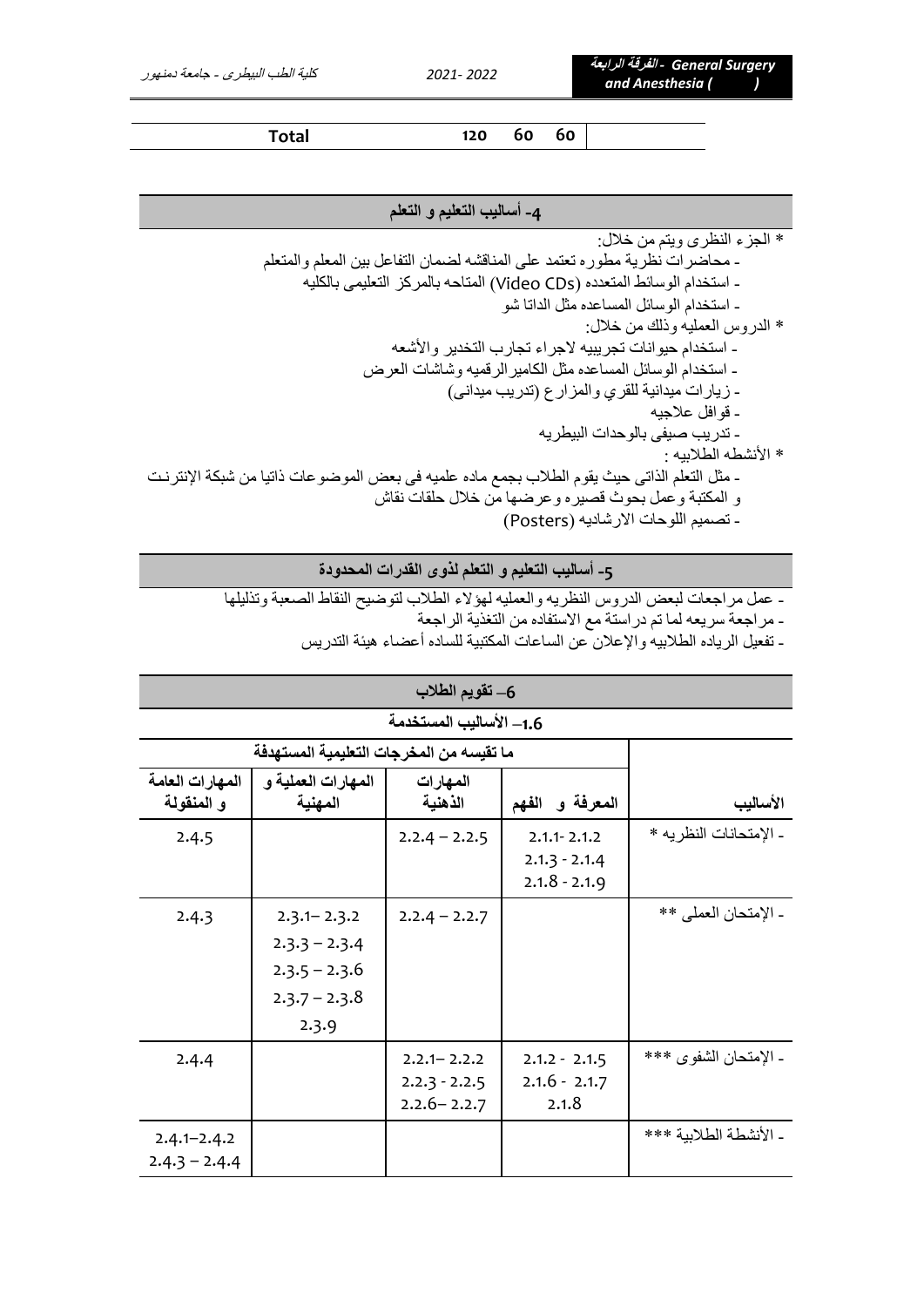الإجمالي (%)

\* اإلمتحانات النظرية تتم من خالل أسئله نظريه فى صورة مقاالت قصيرة – إختيارمن متعدد – صواب و خطأ – تكمله- توصيل.

\*\*آاإلمتحانات العملية تتم من خالل التعرف على األدوات الجراحية ووظائفها وكذلك انواع األدويه المخدره وطرق التخدير من خالل عرض شرائح إلكترونية.

\*\*\* اإلمتحانات الشفوية تتم باستخدام كروت بها أسئلة يختار منها الطالب بشكل عشوائى أمام لجان الممتحنين. \*\*\*\* األنشطه الطالبيه تتم من خالل اجراء البحوث القصتيره واللوحتات االسترشتاديه ومراجعتة أنشتطه التتعلم الذاتى فى صورة عروض تقديميه وحلقات نقاش.

| 2.6– التوفيت                                  |                    |
|-----------------------------------------------|--------------------|
| _ الأسابيع الرابع و الثامن و الثانـي عشر      | ۔ إمتحان دوری      |
| _ في نهاية الفصل الدراسي (الأسبوع السادس عشر) | - إمتحان نظر ي     |
| – في نهاية الفصل الدراسي (الأسبوع السادس عشر) | - إمتحان عملي      |
| _ في نهاية الفصل الدراسي (الأسبوع السادس عشر) | ۔ إمتحان شفوى      |
| - على مدار الفصل الدراسي                      | ـ الأنشطة الطلابية |

|          | 3.6 – توزيع الدرجات              |                      |
|----------|----------------------------------|----------------------|
| الإجمالي | خلال الفصل الدراسي الواحد (درجه) |                      |
| 12       |                                  | - الإمتحانات الدورية |

| .                                 |    | $\sim$ |
|-----------------------------------|----|--------|
| ـ الأنشطة الطلابية                |    |        |
| - إمتحان نظرى نهاية الفصل الدراسي | 25 | 50     |
| - إمتحان عملي نهاية الفصل الدراسي | 10 | 20     |
| - إمتحان شفوى نهاية الفصل الدراسي |    | 10     |
| الإجمالي                          | 50 | 100    |

**-7 قائمة الكتب الدراسية و المراجع**

# **-1.7 مذكرات**

1- Department Notes on General surgery. By staff members of the department.

2- Department Notes on Anesthesiology. By staff members of the department.

**-2.7 كتب ملزمة**

- Thermoon JC, Tranquil WJ and Benson GT (1997): Lumb and John Veterinary Anesthesia 3<sup>rd</sup> Ed. Williams and Wilkins, Lea and Febiger.

- Venugopalan, A. (2004): Essentials of Veterinary Surgery. 8<sup>th</sup> Ed., Oxford and Ibh Publ., New Delhi.

| 3.7- كتب مقتر حة |  |  |
|------------------|--|--|
|------------------|--|--|

- Hall LW and Clarke KV (1991): Veterinary anesthesia 9<sup>th</sup> Ed., Bailliere. Tindall,